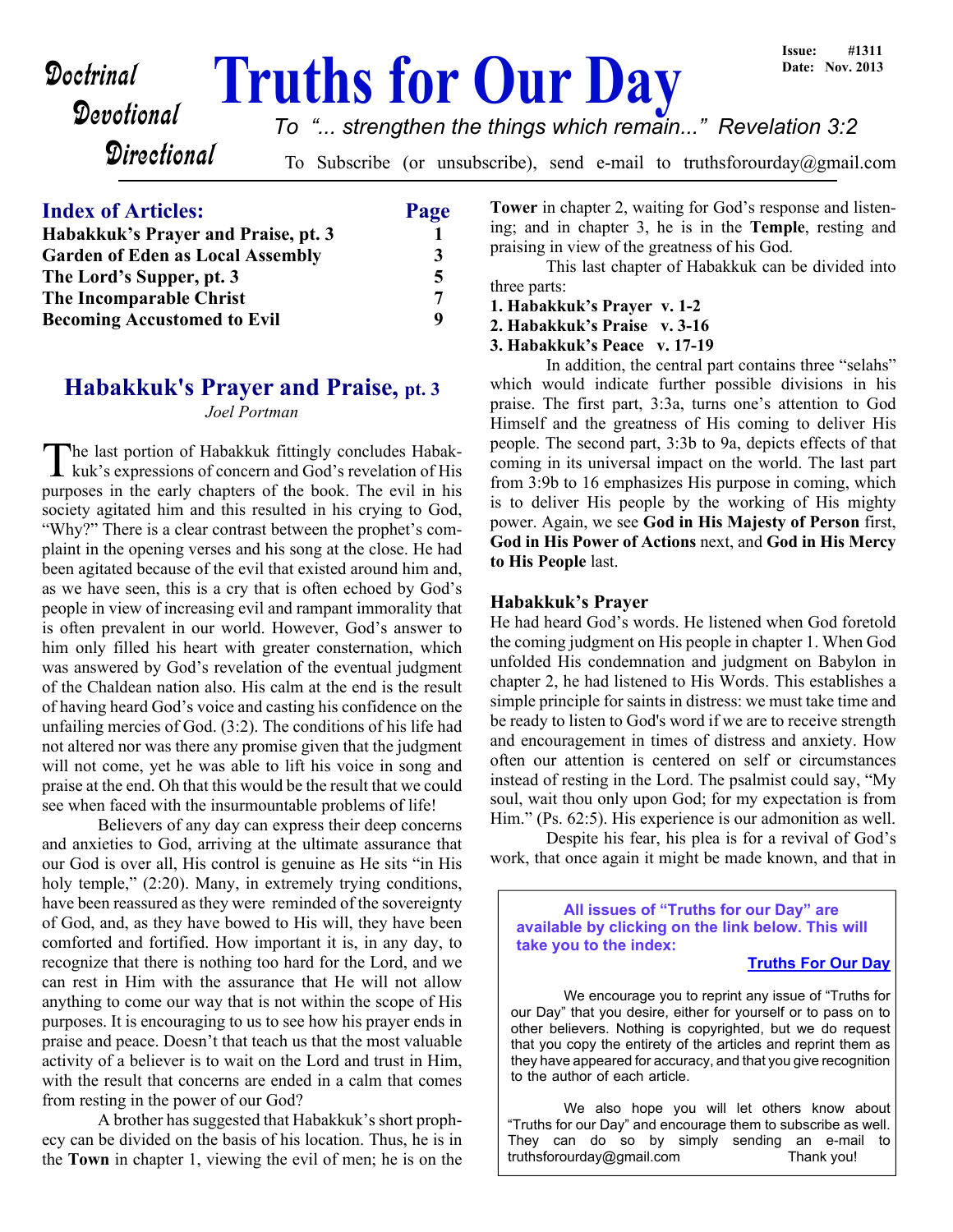His wrath, He would remember mercy (v. 2). He looks to the Lord to work once again, as He has in the past. How good it is when saints remember that our God has not changed; He is still the same, and His power is undiminished. Conditions may change, but the Lord is He who sitteth upon the flood (Ps. 29:10). The tumults of nations, the rising of evil and evil men, the degeneration of society don't affect our Lord. He is over all, and He is able to work again as He has in the past. And in His judgment on men, He remembers mercy. He will not always chide (Ps. 103:9), and "the Lord knoweth how to deliver the godly out of temptations . . ." (2 Pet. 2:9).

#### **Habakkuk's Praise**

Some of the "higher" critics have said that the prophet is describing a great storm of overwhelming power and effect. It's sad that the unbelieving critics of Holy Scripture would degrade one of the most wonderful depictions of the Lord's coming in power and glory to the level of a physical storm, though it is true that His coming will be like a powerful, overwhelming storm in that day.

 The coming of the Lord that the prophet describes, most assuredly goes far beyond that immediate captivity of the people under Babylon. It rises in its glorious depiction of the yet-future coming of the Lord to deliver Israel from oppression and suffering at the end of the great tribulation. It must be compared with similar passages that deal with the same, glorious event such as Deut. 33:22, Ps. 18:8-50, 68:8, 34; 77:17-20. It also coincides with Isa. 63:1-19 as well as other great passages of the Old Testament. As the Lord rose in the past to move in His mighty power to deliver Israel and bring them into the land, so the prophet anticipates the Lord's coming again in power and glory when they are helplessly at the mercy of their foes. God has not forsaken His people (Rom. 11:1-3) and will restore them one day to the glorious place that He has in mind for them when restored to Himself.

 The verbs of this entire passage are not actually in the past, as we see them in the A. V., but rather they are in the future. It is not that "God came from Teman," that that "God cometh" and we learn very quickly that the prophet is envisioning the ultimate deliverance of the nation from their sinfulness and from the power of the overwhelming nations that oppress them. We note that His coming for deliverance will affect the nation, the nations, the physical elements of earth and the faithful believing remnant. We can appreciate the import of this in our own day as we see believers who pass through times of trial and find themselves in the dilemma of not knowing where to turn. It is then that the Lord can and will prove His desire and power to deliver them and to give support and encouragement in the time of trial.

 We should notice that the prophet's thoughts are centered entirely on God. The efforts and opposition of enemies are nothing as compared with the omnipotence,

omniscience and omnipresence of God that is depicted in this chapter. It's always a blessing when the Lord's people turn their attention away from the conditions of life and become occupied with the greatness and purposes of God. What difficulty or extremity can compare with Him, who is able to exceed our ability to ask? He is over all and there is none who can stand against Him (Rom. 8:31-32). The final verses of that great chapter in Romans lift a believer to the highest level of assurance that nothing can bring condemnation or separation from the love of Christ or of God. We are "more than conquerors" through Him and we can rest assured of that certainty that is based on His purposes and power.

 We notice that the prophet draws attention to the **Portrait of God** in this chapter. He is expressing an understanding of His God as One who far exceeds all others, One with whom there is none to compare. Then he turns our attention in that context to the **Person of God**. He is the Holy One (v. 3) at the beginning and the "God of my salvation" at the end (v. 18). He is the LORD God in v. 19, who will lift the prophet far above all adversity. So we learn something of the greatness of His person.

 Then we see the **Power of God** depicted in these verses. It is He who comes in the blazing display of His glory (v. 3-4). His strength is invincible and overcomes all. The elements of creation are moved (possibly symbolizing nations and enemies that are overwhelmed by His coming). We see the strong mountains trembling (v. 10), and the effect on the sun and moon in v. 11. So the prophet learns something of the infinite power of the Almighty and what is available for him to depend on.

 We learn something of the **Purpose of God** in v. 13. He is coming for the salvation of His people, a salvation that seems associated with the Messiah as identified with His people. One can see the ultimate wounding of the head, that wicked one of the tribulation who will be destroyed by the "brightness of His coming," (2 Thess. 2:8). Salvation will yet come out of Zion (Ps. 14:7, 53:6), in the Person of Christ coming for the deliverance of Israel.

 Habakkuk expresses his **Patience for God** in v. 16, anticipating that there will ultimately be rest for his people, despite the time of Jacob's trouble (Jer. 30:7), after which Jeremiah also expects deliverance and salvation for God's people. Their suffering will be great, but again, "The just shall live by his faith." God will carry out His word, fulfill His promise, and peace will eventually come to that troubled land in God's time.

#### **Habakkuk's Peace**

 Finally, in 3:17-19, he expresses words that seem beyond the capacity of any mortal to experience, but which give vent to the certain confidence of the saints in their God. More sublime expressions of faith cannot be found elsewhere, but they indicate to us the calm assurance that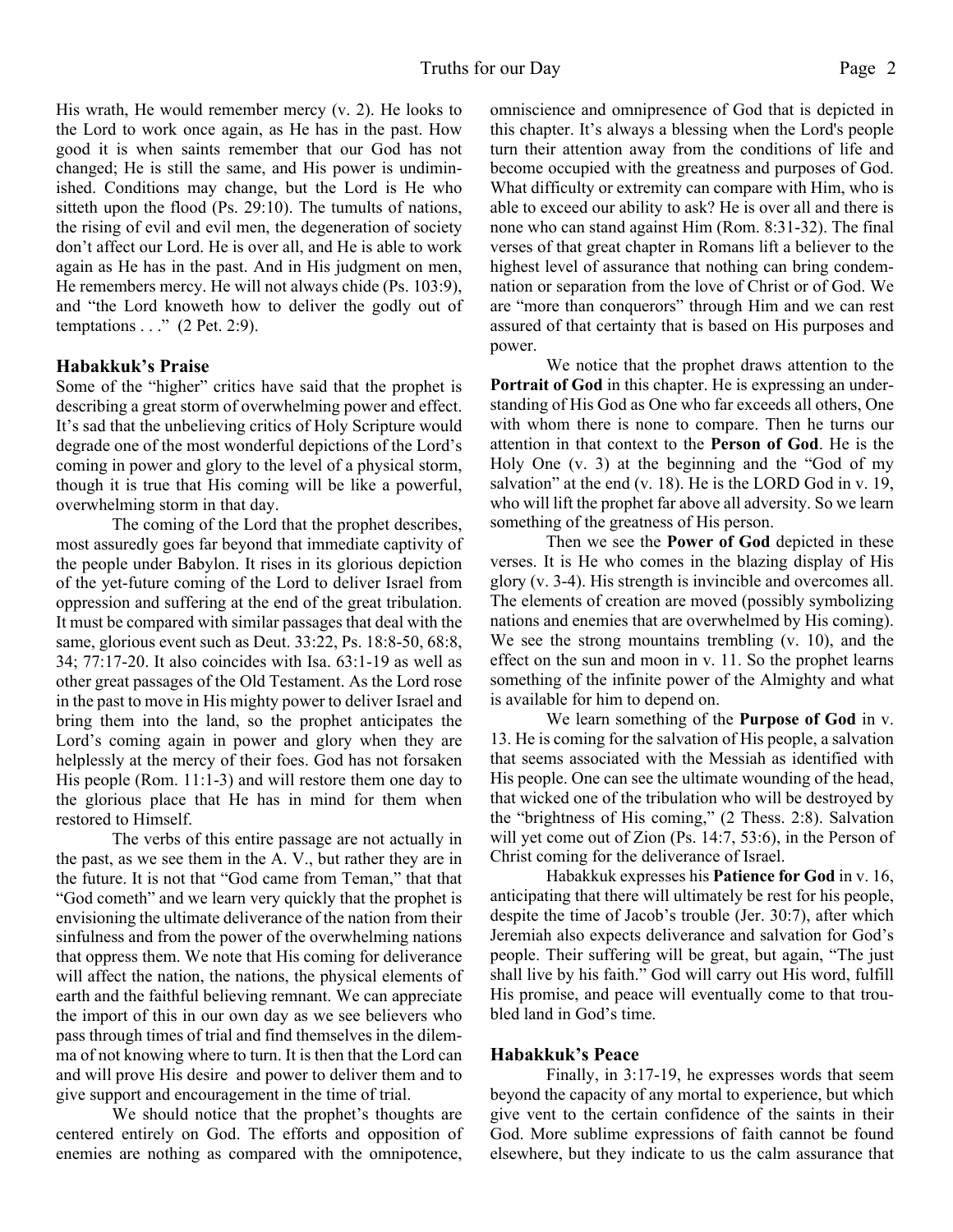rests in God's sovereignty and in His care for His own. Even, Habakkuk says, when there is nothing physically to inspire confidence, nothing to satisfy personal needs, and all seems darkest, he will rejoice, he will depend in God, and he will ascend above the passing conditions of life to walk in the heights in fellowship with his God. Can we not do the same? Worldly conditions degenerate, changes come, sin abounds, departure is a reality, YET, we can do the same, knowing that "the LORD is in his holy temple," (2:20), and we can trust Him fully. May the Lord help each of His people to emulate Habakkuk, and rest in the Lord.

> Every joy or trial, Falleth from above, Traced upon life's dial, By the Sun of love: We may trust Him fully All for us to do; They who trust Him wholly Find Him wholly true.

 Stayed upon Jehovah, Hearts are fully blest; Finding as He promised, Perfect peace and rest.

(BHB, #407, F. R. Havergal)

**We shall never become established in grace until we credit the Word of God as a self-proving voice of Him who speaks it.**

# **Principles of Eden Applicable to a Local Assembly**

Genesis 2:7-17 *Larry Steers*

There are unchanging principles in the Word of God.<br>These are as unalterable as God is Himself. "For I am here are unchanging principles in the Word of God. the Lord, I change not " (Mal. 3:6). In this article your attention will be drawn to Gen. 2 where a number of these principles will be discovered. Genesis has been called the seed plot of the Bible; therefore, from Genesis 2 several principles will be considered and their consistency throughout scripture. Specifically, we will consider principles relative to the relationship of God to Adam in the Garden of Eden and how these apply to the House of God throughout scripture.

#### **Plan of God – Life for Man**

Adam was created after the image and likeness of God (Gen. 1:26). From the dust of the ground a body was fashioned by Divine skill with eyes, hands, feet, and internal organs as we have today. God was the unerring Creator, so thus Adam's body was perfect. No human lived on earth before Adam as the scriptures loudly declare " the first man Adam" (1 Cor. 15:45). However Adam lacked life.

 A momentous moment occurred when "God breathed into his nostrils the breath of life and man became a living soul" (Gen. 2:7). God is the only source of life. In Adam's instance, it was physical life; today, only God can impart spiritual life.

 The sinner is dead in trespasses and sins (Eph. 2:1) and is as helpless to serve God in that condition as Adam was. Neither Adam or the sinner can worship God in a lifeless condition.

 In Eph. 2:1, the Apostle Paul takes us back to the garden where God imparted physical life to Adam and today to the sinner spiritual life. Paul wrote "And you hath He quickened (made to live) who were dead in trespasses and sins."

#### **Place of Divine Choice**

God has a place for those to whom He has imparted life. Eden was not Adam's choice. God chose the place where He would plant a garden. He would chose a city in Deut. 12:5. He will chose a place today for the sinner whom He has quickened. The scriptures do not countenance a place of man's choice or design. The only place found in the New Testament is the Church of God (1 Cor.1:2), an assembly. This place is identified in Matt. 18:20 "where two or three are gathered together in my Name there am I in the midst of them". The one uniting Name is the Name of our Lord Jesus Christ. All other names divide believers.

 One brother in his prayer at the conclusion of the Lord's supper expressed in a very unique way his appreciation of the precious time around the Lord. While praying he said, "Oh Lord thou knowest there is not any place like this place and since this is the place there is no other place."

#### **Planted by God**

God is the husbandman and in verse 8 "the Lord God planted a garden eastward in Eden". The sense of this implies that the Creator designed and planted the garden in the location of His sovereign choice. Every plant was in its correct location. The garden was a place of beauty designed by God.

 This principle is vital for our day. Paul reminds the Corinthians "Ye are God's husbandry" (1Cor. 3:9). God planted a garden and He plants an assembly. The first part of verse 9 is not only interesting but tremendously vital "for we are labourers together with God". Men with a burden for souls laboring for God under His directing hand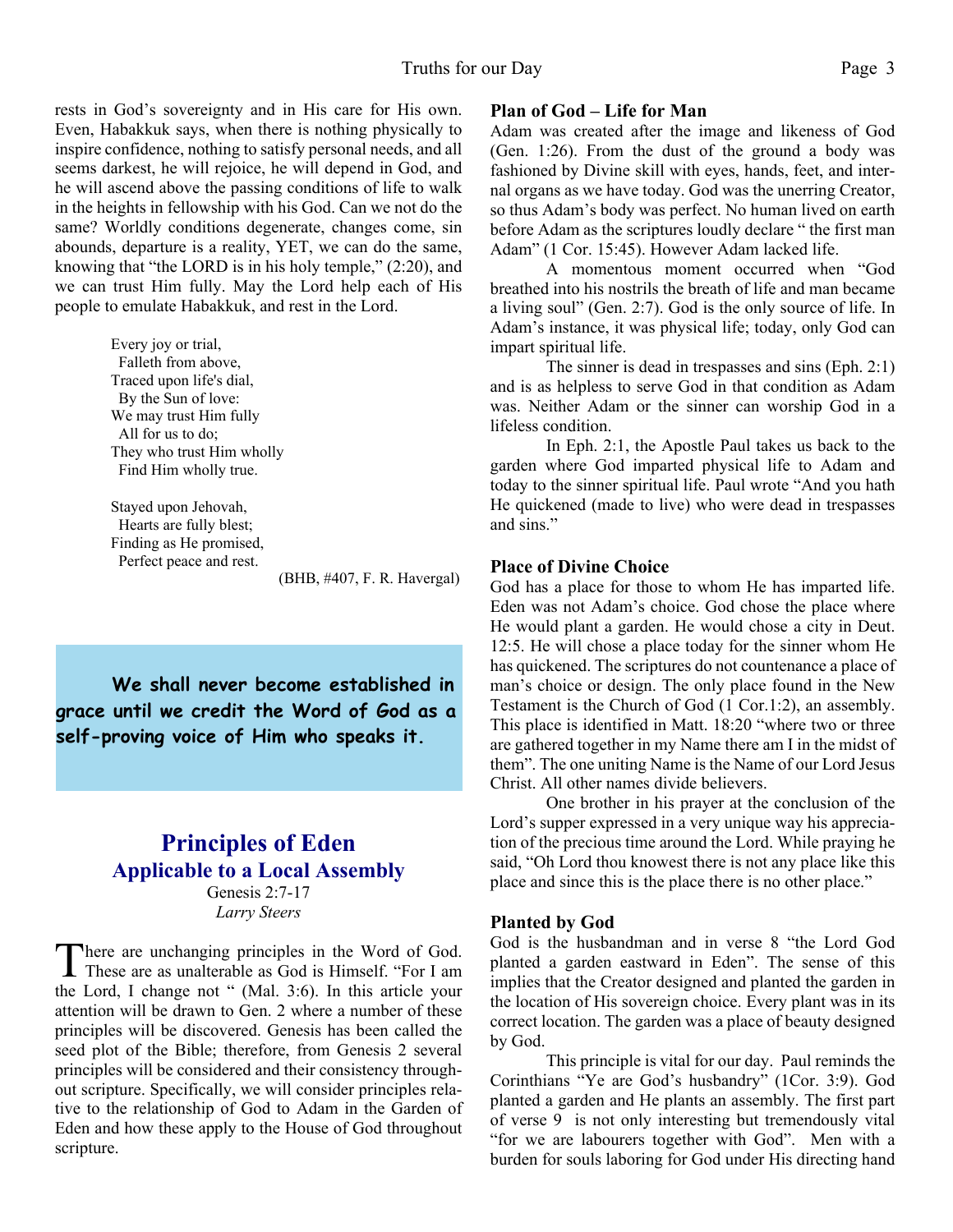#### Truths for our Day Page 4

are empowered in their labors by the Holy Spirit. Paul was Divinely led to preach Christ at Corinth, a wicked, idolatrous city. The delivering power of the Holy Spirit was manifest in the preaching and souls became trophies of the grace of God. Paul sat down with the new converts and taught them the truth of a New Testament Assembly and the precious moment arrived when the new believers were gathered by the Holy Spirit around the Lord Jesus Christ for the Lord's supper. That first gathering must have touched the heart of Paul. As he looked around the circle Knowing the deep evil of Corinth which he had just referred to in 1 Cor. 6:9 and 10 he could write, "and such were some of you but ye are washed, but ye are sanctified, but ye are justified in the name of the Lord Jesus and by the Spirit of our God." (1 Cor. 6:11).

 A similar work transpired in Philippi (Acts 16) and again in Thessalonica (Acts 17) further illustrating the scriptural planting of an assembly. Missionary brethren carry out this pattern in various lands in our day. One does wonder why so little of this type of work is not being done in North America in 2013. The responsibility of the servant who is laboring for God in a new area is to preach the Gospel, teach the converts the whole council of God and eventually sit with them to remember the Lord Jesus Christ.

 Notice that God put Adam in the garden (Gen. 2:8,15). Saints are gathered when the Holy Spirit fills a soul with conviction from the Word of God that the local assembly is the place.

#### **Provision to Sustain**

Eden means "pleasure, delight, paradise." In the garden there was "every tree" (Variety). The trees were "pleasant to the sight" (Beauty, Atractiveness), and "good for food" (Provision).

 The assembly is a place of variety. It is composed of saints with different backgrounds, personalities and education. There is also a variety of spiritual gift. It is a weakness to assume that all can do everything. Some can preach the Gospel and others may minister profitably to the believers while others can contribute in a variety of ways. The scriptures liken the assembly to a body (1 Cor. 12:14 -27). We are reminded that "the body (assembly) is not one member but many" (1Cor. 12:14) and that "God hath tempered the body together" (1Cor. 12:24) as His masterpiece and the school for angels (1 Cor.11:10). How good and pleasant when there is the God purposed unity, all working harmoniously together.

 Its provision is all of the Word of God profitably presented in ministry meetings or Bible readings. Bible readings must be interesting and profitable. To assure this brethren must spend time in preparation.

 But there was further provision. "And a river went out of Eden to water the garden and from thence it was parted and became into four heads" (Gen. 2:10) bringing great blessing to the surrounding area. This would remind us of an assembly reaching out with the Gospel in rich blessing. A brother with an evident gift to proclaim the unsearchable riches of Christ in the Gospel, and in fellowship with his elder brethren, secures a building for Gospel meetings and works the area. God may bless his efforts. In time the assembly may commend him full time to a work he is already doing.

But that Gospel message is heralded forth from the assembly platform. There is a great danger in forsaking the Lord's Day evening Gospel meeting when sinners could be gloriously saved, saints who love to hear the soul stirring message are warmed in their devotion to Christ, and backsliders restored.

#### **Privilege to Participate**

It was an unspeakable privilege for Adam to labor in the garden for God and to enjoy communion with his Creator. He was to dress the garden and to keep it (Gen. 2:15). Other responsibilities had been entrusted to him. God brought the beasts he had created to Adam to name them (Gen. 2:19). Adam saw the mighty works of God in an unspoiled creation.

Those in assembly fellowship have no rights but do enjoy tremendous privileges. There is no place on earth comparable to a scripturally gathered company of believers.

#### **Prescribed Responsibility**

In Eden Adam was not only the head of the garden, but had responsibility for God's creation. The solemn charge was two fold: First, he was to "dress" (Gen. 2:15) the garden, that is he was to till and cultivate it. How beautiful this would have been for Adam. There was no curse. It would have been a pleasure to till the ground in such pleasant surroundings. But second, he was to "keep" the garden. There was an enemy, Satan whose purpose was to spoil the wonder of God's handiwork. Adam was to keep the garden from Satanic attack. How would he do this? Not by the arm of his own might nor not by the use of a weapon of war.

God had given Adam permission to eat of all the trees of the garden with one exception. That exception had solemn consequences attached to it. "But of the tree of the knowledge of good and evil thou shalt not eat of it: for in the day that thou eatest thereof thou shalt surely die" (Gen. 2:17). To disobey meant death and expulsion form Eden. The garden would only be kept by Adam's obedience to the Word of God.

In our day the assembly is a target for the attack of Satan. Paul, with a burden, reminded the Corinthians "Lest Satan should get an advantage of us for we are not ignorant of his devices" (2 Cor. 2:11). Perhaps we are ignorant of his sinister craftiness. He knew the vulnerable weaknesses of Eve. He chose her as the focus of his Satanic scheme and caused Adam to lose the garden because of disobedience.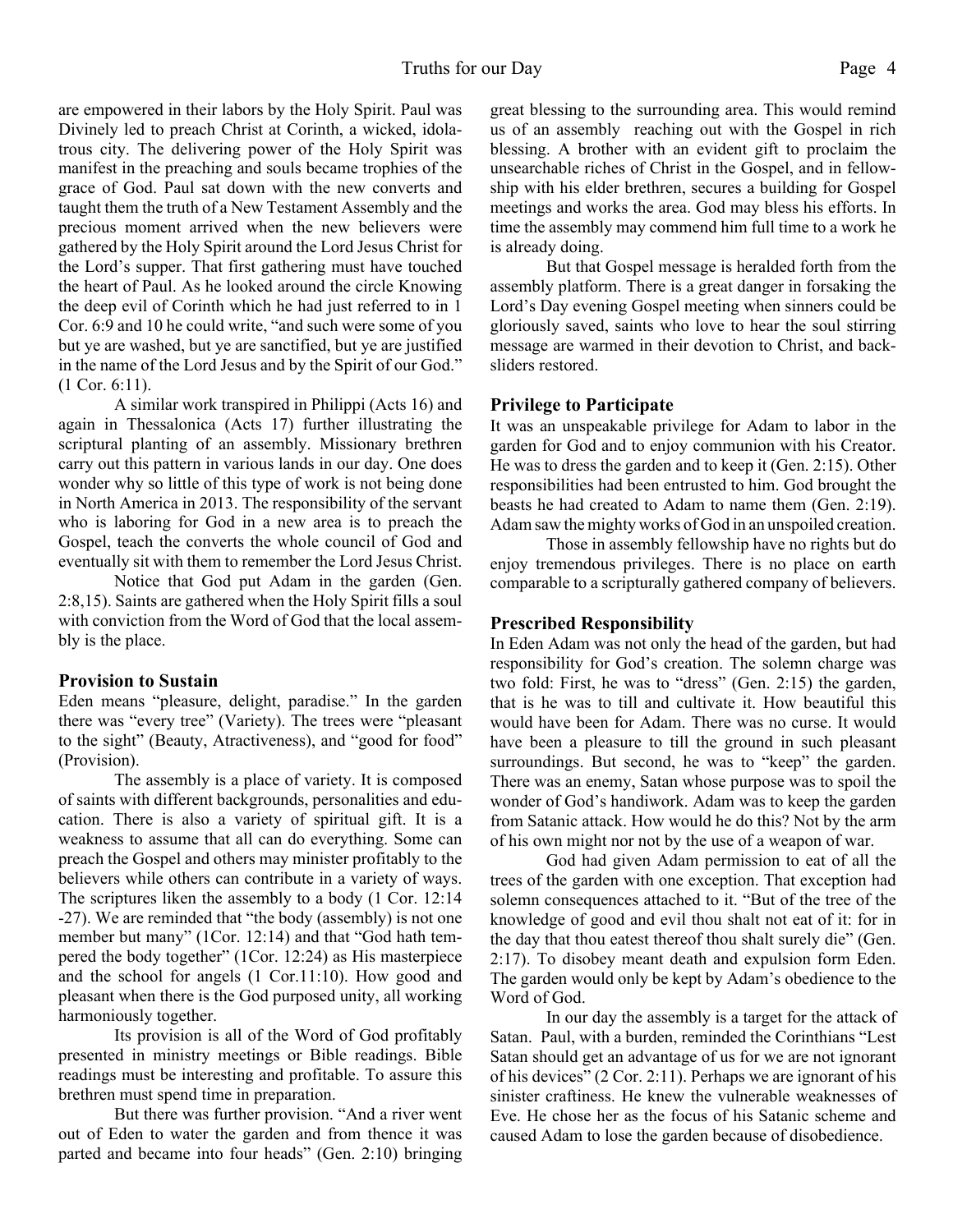Assembly testimony will be preserved not by fleshly activities or new methods but by obedience to the scriptures of truth. How good it would be if the cry of the people in Nehemiah's day would be heard today "Bring the book" (Neh. 8:1).

The people stood from the morning until midday as the book was read "and the ears of all the people were attentive unto the book" (Neh. 8:3).

 The ancient landmarks are being challenged today as new innovations are introduce. Spiritual worship is weak as the same ground is covered week after week. "How is the gold become dim ?" (Lam. 4:1).

#### **Removal from Eden**

Adam had violated the clearly stated command of God and the consequences to the human race and to creation were disastrous. But what must Adam personally have sensed when he took his last look at Eden and realized he would never be back? Eden was lost. He would experience again the terrible consequence of his sin as he stood at the grave of Abel

Some older Christians remember days of earlier assembly testimony, when saints had a burden for perishing souls. Prayer meetings before the Gospel meeting were well attended. Precious souls were saved, baptized and added to the fellowship. The Apostles' doctrine was fervently declared. The need for separation from the world was impressed upon the heart of believers.

When reading the Lord's accurate evaluation of the seven churches of Rev. 2 and 3 one is encouraged that recovery is possible. Conditions that are not honoring to the Lord can be corrected.

In our day there must be much prayerful exercise that the unique character of God's Assembly may be preserved.

*Christ descended lower and lower, even to the depths of the Cross; but in God's sight it was a perpetual ascent to the throne of glory.*

### **The Lord's Supper Acts 2:41-42**

*Robert Surgenor*

#### **2. The Placing of the Supper**

"Then they that gladly received His word were baptized: and the same day there were added unto them about three thousand souls. And they continued steadfastly in the apostles' doctrine and fellowship, and in breaking of bread, and in prayers" (Acts 2:41-42).

Notice the order. As these Jews listened to Peter's<br>message, they were pricked in their hearts and message, they were pricked in their hearts and inquired, "What shall we do?" (vs. 37). They were told to repent and be baptized, which they did. Having received Peter's word they were added to the company of believers in Jerusalem. Being added to the company brought responsibilities and added privileges. "They continued steadfastly in the apostles' doctrine." Steadfastly [proskartereo] means "to adhere to," "to be devoted." I believe the word "epoxy" (glue) would remind us of this word. In other words, they were bonded together as one. No matter what their culture was, or their varied personalities, they were united as one. Only the Spirit of God could effect such a transformation upon a mortal. So, first of all we have the teaching meeting. That would be where they would hear the apostles' doctrine. This is most important, for how else would they know how to function as a New Testament church unless they were taught? This teaching produced a fellowship, which means a joint participation. They shared what they had. That fellowship was expressed by two other meetings, "the breaking of bread," and "prayers." So, the Lord's Supper is sandwiched between the teaching and the prayer meeting. The teaching meeting will instruct one how to scripturally conduct the Lord's Supper, and the Lord's Supper will warm one up for the prayer meeting. The teaching meeting is God speaking to saints. The Lord's Supper is saints offering a sacrifice to God, and the prayer meeting is saints supplicating the face of God.

#### **3. The Practice of the Supper Acts 20:7**

"And upon the first day of the week, when the disciples came together to break bread, Paul preached unto them, ready to depart on the morrow; and continued his speech until midnight" - (Acts 20:7).

Paul was sailing toward Jerusalem and was hastening to get there for the day of Pentecost. The time was precious to him (vs. 16). However, he purposed visiting the assembly at Troas, but arriving there on Monday, he was forced to tarry for seven days if he were to break bread with them. Since he was in such a hurry, why didn't he arrange for the brethren to break bread say on Tuesday or Wednesday, so that he could be on his way? Ah my friend, on the surface the reason is hidden, yet to the careful reader, it is very apparent why he was forced to tarry seven days.

Notice carefully the opening of our verse. "And upon the first day of the week, when the disciples came together to break bread," The word "when" is in the participle perfect, which means, "having done and doing." It indicates a "permanent result." In other words, from the commencement of the assembly, up to the present time, the assembly had met only on the first day of the week to break bread. This is the only verse in the Bible that indicates, in plain terms, when believers are to meet to carry out the Lord's Supper. Not Saturday or any other day of the week, but exclusively the first day of the week, the Lord's Day.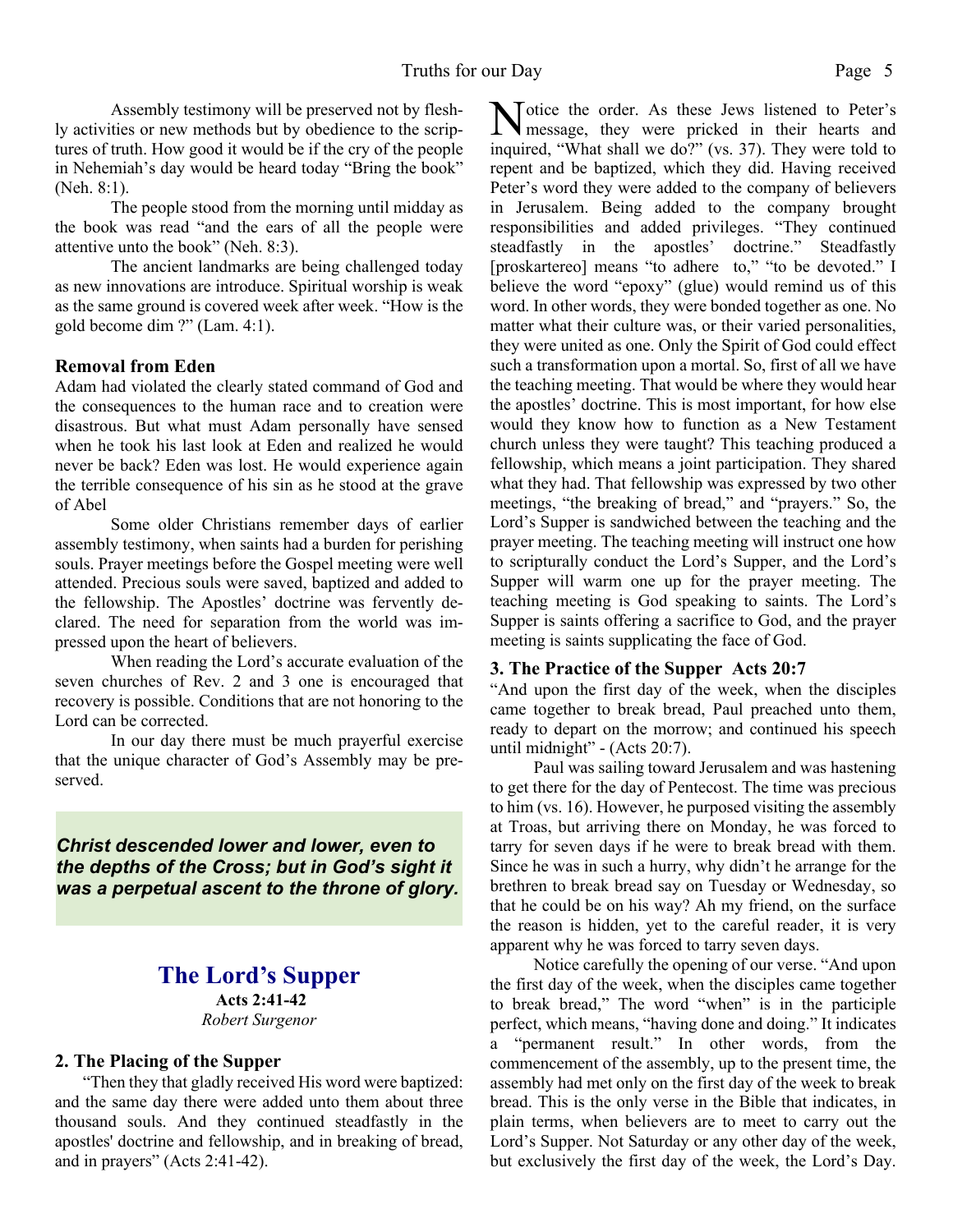Many so-called fundamental churches do not recognize this, and will arrange what they term the Lord's Supper any convenient day of the week. Not only this, they do not employ one loaf and one cup, but a multiplicity of cups and wafers. In reality, they are not carrying out the Lord's Supper at all. The early church continued steadfastly in meeting every Lord's Day to carry out the Supper. It was not a once-a-month, or bi-yearly event, but every first day of every week.

As great a man as Paul was, the object of the disciples gathered together was not to hear him, but to break bread. Christ was the center of their attraction, not Paul. In Christendom we find the opposite, it is the presence of an able and prominent man that draws the people together, whether it be a special speaker or their gifted pastor.

At the Supper we noticed that Paul preached until midnight. Some have thought that it was quite a long message to go on until midnight. But, let us ask the question, when time of day did the Supper commence? Most assemblies begin between 9 AM and 11 AM, but most assemblies do not have slaves in the fellowship. In Paul's day many were slaves, and were not free from their masters until later in the evening. That may have been the case at Troas, and if so, that would explain why Paul preached until midnight. The assembly probably did not meet until the evening. "There were many lights in the upper chamber, where they were gathered together" (vs. 8).

Making a spiritual application, we can say that the assembly has 66 lights in the upper chamber. These lights are the 66 books of the Bible. By this incident we see that the word of God was read at the Lord's Supper. A good practice in any scriptural assembly of God. Thus we conclude, that the Supper is to be held every Lord's Day at a time of day most convenient for those in the fellowship. If at all possible, giving the Lord the first time of the day, seems the most honorable.

#### **4. The Participation of the Supper - 1 Cor. 10:16-17**

"The cup of blessing which we bless, is it not the communion of the blood of Christ? The bread which we break, is it not the communion of the body of Christ? For we being many are one bread, and one body: for we are all partakers of that one bread."

The first thing we notice is that the word "cup," and the word "bread," are in the singular. This totally eliminates multiple cups and wafers. Someone may cry out, "What about hygiene?" Well, what about it? Honestly, do you think the Lord would institute something that would promote disease among His people carrying out His desire to be remembered? I have been in God's assembly for over 61 years and have partaken of the emblems at least 2,900 times, and yet have never contracted a disease as a result of drinking with many others from one cup.

The cup is termed, "the cup of blessing." That simply means that it is worthy of being well spoken of. The thought of there being something mysterious in the cup to convey some sort of a blessing to those who drink from it, is NOT there. "The cup of blessing" simply means that it is the cup for which we give God thanks. Then is added, "which we bless," which means the cup that we speak well of. In Matthew 26:26 we find the Lord doing the same with the bread. He "took bread, and blessed it." That is, He spoke well of it.

When the worship of the assembly has reached it zenith, a brother led by the Spirit, gives thanks for the bread in a worthy and reverent way. He speaks well of it. This is not worship, this is the giving of thanks for one particular thing – the bread.

I know of an assembly where every single brother worships at the Lord's Supper. When all the brethren have worshipped audibly, one of those brethren rise again to simply give thanks for the bread, and after the bread is partaken by all, another brother gives thanks for the cup. The giving of thanks is simple and short, usually taking less than one minute. We find the same principle in the domestic sphere. At the table at home, how long does it take the brother to thank God for the meal? Long, drawn out prayers when giving thanks for a meal are inappropriate. There is a time and place for everything.

I knew a man who at the dinner table would pray over the meal as long as a cold winter night. Then he would have the family sing a hymn. Following that, he would ask his children to quote from memory the calendar verse for that day. When all this ritual finally ground to a halt, we commenced to eat a half-cold dinner in the face of a disturbed-looking cook, his patient wife. What nonsense!

Notice, "which we bless." Why the plural instead of the singular, seeing it is only one brother audibly giving the thanks? Well, you see, when that brother rises to give thanks, he is representing you. He is speaking on your behalf. He is the spokesman for the assembly on that occasion. That is why you are to listen very carefully to what he is saying to God, for he is supposedly expressing your thoughts to the Father. That is why, if you agree to what he has said, when he is finished, you are to say, "Amen" at his giving of thanks (1 Cor. 14:16).

"The bread which we break." Again we have the plural form, "we". Every person in the assembly breaks the bread. That is, every one that eats the bread must first break off a portion to eat. The brother that goes to the table and breaks open the loaf, is not what is meant by the words, "the breaking of bread." No, no, he only breaks open the loaf so as to make it more convenient for each individual to tear off a piece. Thus everybody breaks the bread.

There are some brethren that think the bread should not be broken to make participation more convenient. Consequently an unopened loaf is passed from one believer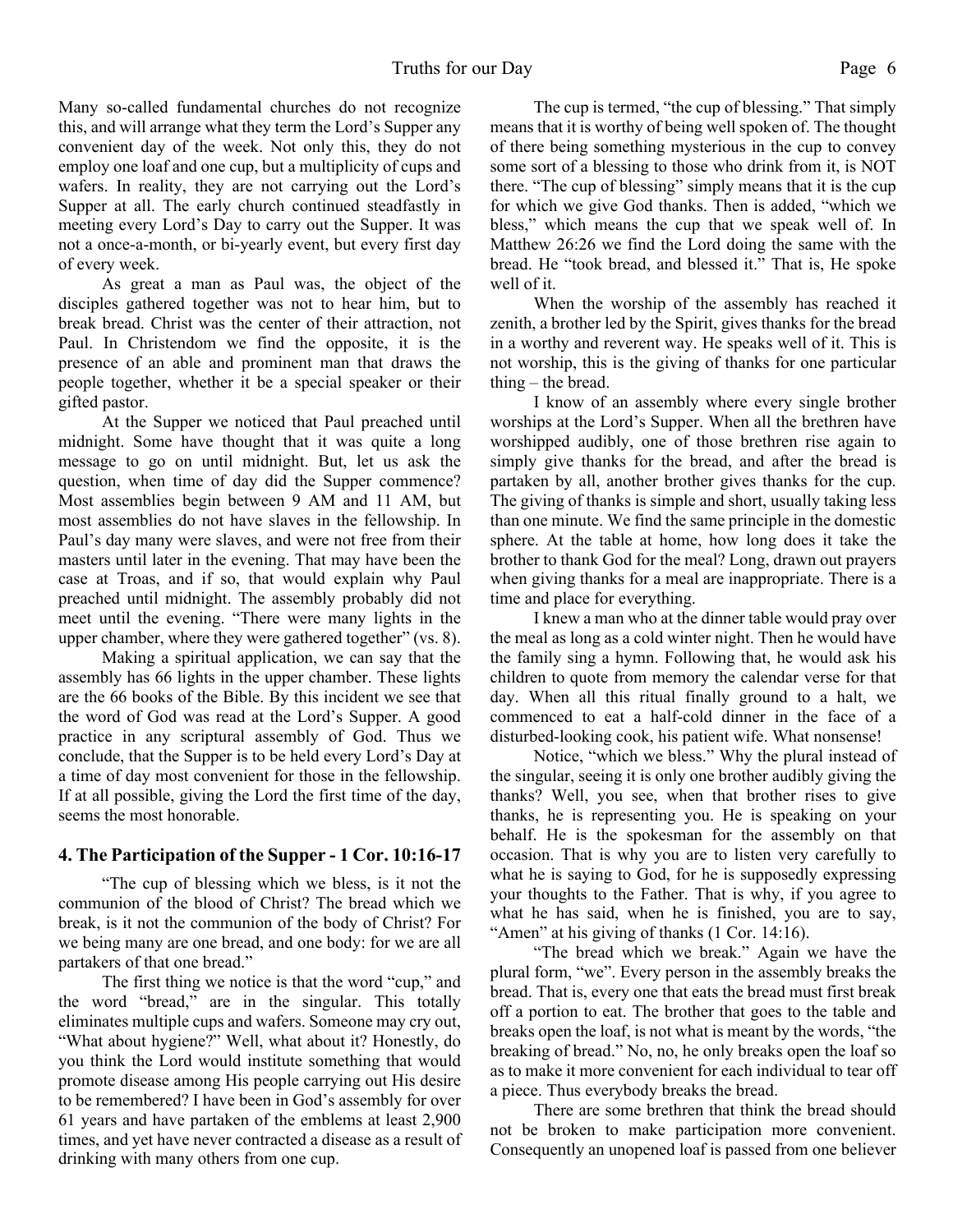to another, each one digging through the crust to obtain a piece to eat. To me it makes no difference, but I am sure that if I had severe arthritis in my fingers, and the loaf was hard-crust Italian bread, I would deeply appreciate a brother opening the loaf prior to my receiving it, to dig frantically for a portion.

The cup and the bread are spoken of as the communion of the blood and body of Christ. The word "communion" is koinonia, which means, "joint participation" The same word is rendered "partakers" in verse 18, and "fellowship' in verse 20. This indicates unity on the part of the assembly of fellowship with Christ, and with one another.

Notice also that the cup is mentioned before the bread, even though the bread was to be partaken of first. Why is this? It is what we term, a moral order. The cup is mentioned first in order to convey a vital spiritual truth, and that is, that the cup which represents the blood, forms the basis of all our blessing, worship, and approach unto God the Father. We are justified by His blood (Rom. 5:9). We have redemption through His blood (Eph. 1:7). We are made nigh by the blood of Christ (Eph. 2:13). He has made peace through the blood of His cross (Col. 1:20). We have boldness to enter into the holiest by the blood of Jesus (Heb. 10:19).

The one bread in 1 Corinthians 10:17 declares the oneness of the believers in a local assembly, that they are one bread, and one body. If one loaf of bread declares the unity of the believers in an assembly, then in like manner, many wafers would declare that there was no unity among the believers in that particular assembly.

I seriously question whether the Lord's Supper and the Lord's table in verse 21 are the same. "Ye cannot drink the cup of the Lord, and the cup of devils: ye cannot be partakers of the Lord's table, and of the table of devils. The Lord's table is basically an Old Testament expression and is found in Malachi 1:7, 12. The Lord speaks of His table in the kingdom age in Luke 22:30. At that point the Church will no longer be on earth, and the Lord's Supper will be a thing of the past.

The Lord's table in our age involves a much wider sphere than the partaking of the bread and cup at the Lord's Supper. It includes all the blessings that we possess in Christ. Just as the table of demons represents the entire system of idolatry, so the table of the Lord involves all that we are and have in the Person of our Lord Jesus Christ, and our daily fellowship with God. The Lord's Supper in 1 Corinthians 11 gives corporate and public expression of that fellowship and is confined to an event only on the first day of every week during the Church's presence on earth.

Let it be our habit to feed daily upon Christ in secret; thus shall we eat and drink, discerning the Lord's body, in the assembly for the supper of the Lord.

# **The Incomparable Christ The Perfection of His Life**

Never has there been, nor ever will there be, anyone to<br>compare with Christ. Regardless of how He is seen or compare with Christ. Regardless of how He is seen or with whom He is compared, He is clearly "the chiefest among ten thousand," (Song 5:10). To every believer, He and He alone occupies the place of preeminence, standing out from all others, and drawing one's heart and soul in ever-fresh appreciation that is the motivation of all service and devotion to His person.

 Looking at His perfect life and trying to arrive at an appropriate evaluation of its unparalleled worth and beauty, we can say that His life was a

#### **Life of Fullness**

"In Him dwelleth all the fullness of the Godhead bodily," (Col. 1:19, 2:9) which is to say that everything that defined and expressed the essence of true Deity was perfectly content and satisfied to dwell in Him, including during the days of His flesh in this world. He never ceased to be all that He always was, the eternal God manifest in flesh, and the entirety of that essence which was His as Son was always pleased to be at home in Him. He never laid aside His glory, but we can possibly say that it was veiled when He moved here in humanity, only glimpsed by those like John who were nearest to Him (John 1:14). Words like these exceed our ability to grasp, but we bow with wonder to think that in this world, seen by men in His outward lowliness and unattractiveness, there was a Man, genuine in His humanity, sin apart, but in every respect expressing all that God was in His person. He was indeed God manifest in flesh.

 He was also full of the Holy Spirit (Luke 4:1) which indicates that into this world came a Man who was so completely yielded to the Spirit's control that there was not even one minute part of His being or person that was unusable or uncontrollable by the Spirit of God. He went about in the power of the Holy Spirit, demonstrating a character that set Him apart from and above all who have ever known the Spirit using them or indwelling them. That relationship was symbolized by the Dove sent from the ark by Noah, finding no resting place for the sole of its foot until there was a place that was clean and free of contamination. Over all the years of man's history, there never was one upon whom the Spirit could rest and assume complete control without hindrance, until He came in obedience to the will of God.

 He was full of grace and truth (John 1:14, 17). Every aspect of grace as well as truth was centered and expressed in Him. In contrast to the law of Moses, during which truth seemed emphasized more than grace (though grace was expressed as well), in Christ a perfect balance of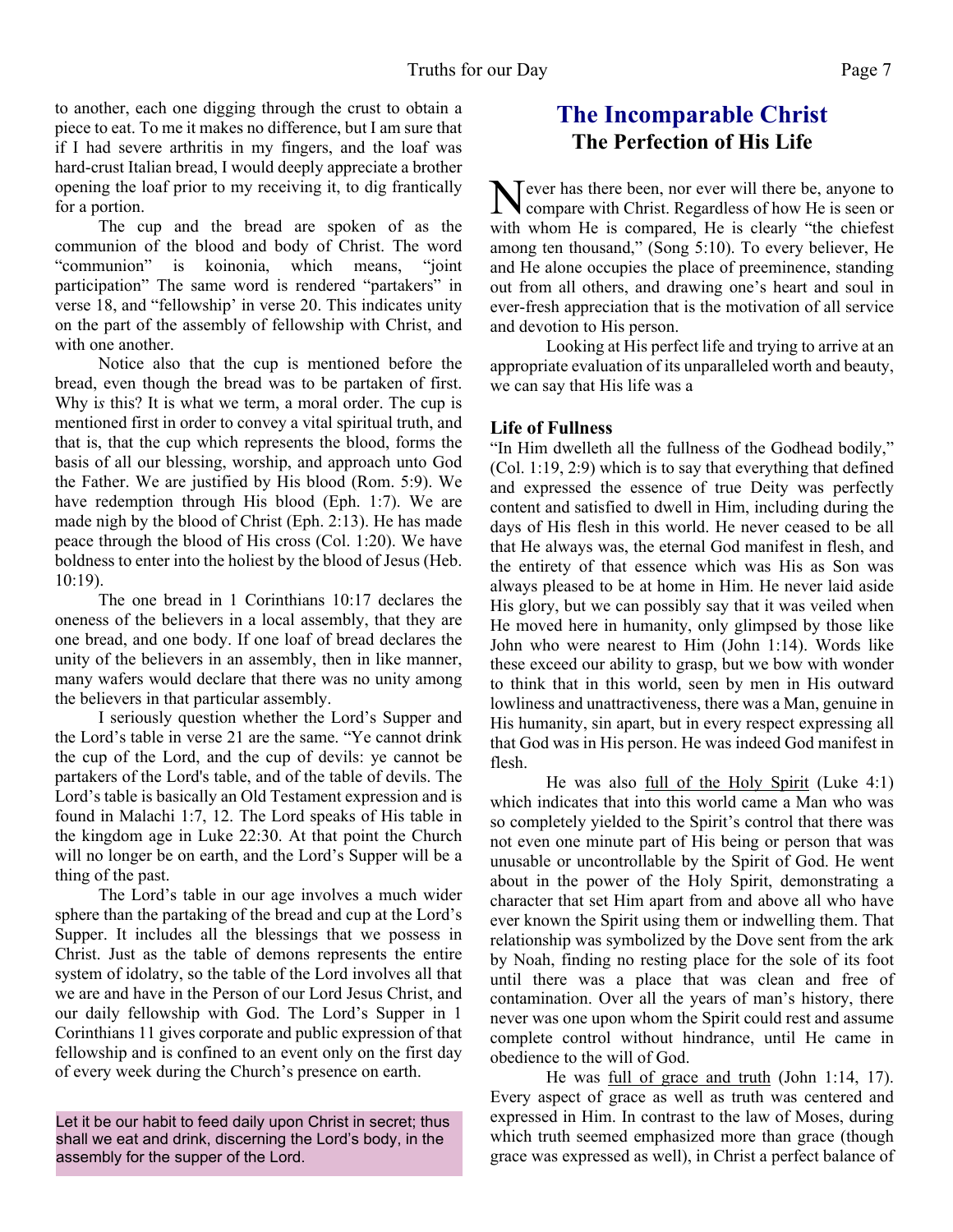both existed, was upheld, subsisted in Him and He manifested every aspect of it. We notice that with all men, our Lord dealt with them graciously and on the ground that would attract them to Himself, but as hearts were hardened, He always ended by declaring unto them the truth. Grace in Him served to attract and draw men to Him so that the truth would be known to bring conviction and conversion. We see an example of this in His dealings with the woman in John 4, first grace but ultimately the truth to reveal who He really was and that He knew all about her. In John we see a seven-fold expression of grace in His deeds of mercy, and in the seven "I AM" statements, we learn the truth in Jesus. No man has ever been perfectly balanced in every attribute; some lean toward grace at the expense of truth. Others incline toward truth at the expense of grace. We look upon Him with wonder that there was no imbalance in any aspect of His person or character. He was completely FULL of grace and truth.

#### **Life of Fruitfulness**

His life was full of every expression of the fruit of the Spirit. The Spirit-control will always produce the fruit that gives evidence of that control, and this was seen in a life that was full of faith, love, goodness, patience, longsuffering, control of self, joy, peace, etc. Not one expression of that fruit was missing from His life, nor was there any limitation on its expression. Every quality that pleased God was seen in Him, and in abundance, no matter where He was found or what work He was doing. These expressions of that fruit for which we long, were seen in their unlimited expression in Him, who was perfectly subject to the control of the Holy Spirit of God.

 Fruit for the glory of God and the blessing of mankind was constantly expressed in His life of holy purity and devotion to His God. "Who went about doing good and healing all that were oppressed by the devil; for God was with Him." (Acts 10:38). We have received the blessing of that fruitful life that was laid down as a perfect sacrifice for us on the cross, and the richness of eternal blessing in Him has come to us who know Him. We rejoice in the fruit that resulted in His life that was free from sin or any restraint on the work of the Spirit.

#### **Life of Fragrance**

His life was typified by the holy incense whose aroma filled the holy place of God's sanctuary in the Old Testament (Exo. 30:34-38). There was a unique, spiritual fragrance that arose to God's heart and which gave evidence of His character that was expressed in His humanity. The perfect blending of the ingredients of that incense speak of the balanced display of all that brought delight to the heart of God, and God's voice twice expressed His approval (Mt. 3:17, 17:5). His perfect submission, His delight to do the Father's will (Heb. 10:5-8, Ps. 40:6-8), His meekness and

lowliness (Mt. 11:29), His sinless perfection (1 Pet. 2:23, 1 Jn. 3:5, 2 Cor. 5:21), and every other attribute brought unending delight to the heart of the Father. All that He was in His lovely life was concentrated most fully in the perfection of His sacrificial work on the cross, even as the fragrance of the incense in the tabernacle was converted into the smoke that arose in the sanctuary by the action of the coals from the brazen altar. He expressed continually a

#### **Life of Faithfulness**

"Most men will proclaim every one his own goodness: but a faithful man who can find? (Prov. 20:6).This was spoken by the wise man and is true of almost all, but we turn our attention to the One who was always faithful. We learn from 2 Tim. 2:13 that, even if we are unfaithful, He abideth faithful. That faithfulness is not something that has recently begun to characterize our Lord; He has always been and always will be faithful. We read that "if we confess our sins, He is faithful and just to forgive us our sins, and to cleanse us from all unrighteousness, (1 Jn. 1:9). Faithful to His God and faithful, absolutely dependable, toward man in every way. He can be trusted for "He abideth faithful."

 He entered a world and came unto a people who had proven their unfaithfulness in their history and in their present condition. Often departing from the Lord despite many fervent promises to obey Him, they were often found rebelling against Him and refusing to walk in His ways. Not so our Lord! He moved with sure, unswerving step, departing not to the right hand nor to the left from the pathway of perfect obedience to God. He truly loved the Lord His God with all His heart and soul and mind, and his neighbor as himself. He fulfilled all the law to such a degree that not one part was left abandoned. Every step He took and every day that He lived was marked by unfailing obedience to the will of God. The familiar hymn by James G. Deck expresses this so well:

> Faithful amidst unfaithfulness, Midst darkness only light; Thou didst Thy Father's Name confess, And in His will delight. (#202, "Believer's Hymn Book")

We learn in Rev. 1:5, 3:14 that He was called the Faithful Witness. All that He did and spoke gave witness to who He was and from whence He came. He bore witness to the Father. He testified against man's wickedness. He witnessed to the purposes that God would unfold in future events. He was, above all others, the faithful witness to the truth of God, His character, and man's true condition.

 Heb. 2:17 and 3:2 tell us that He became a merciful and faithful high priest, one who far exceeded Moses, though Moses was faithful in all God's house. Much more faithful than Aaron or any other priest under the law. As a merciful high priest, He is able to sympathize with the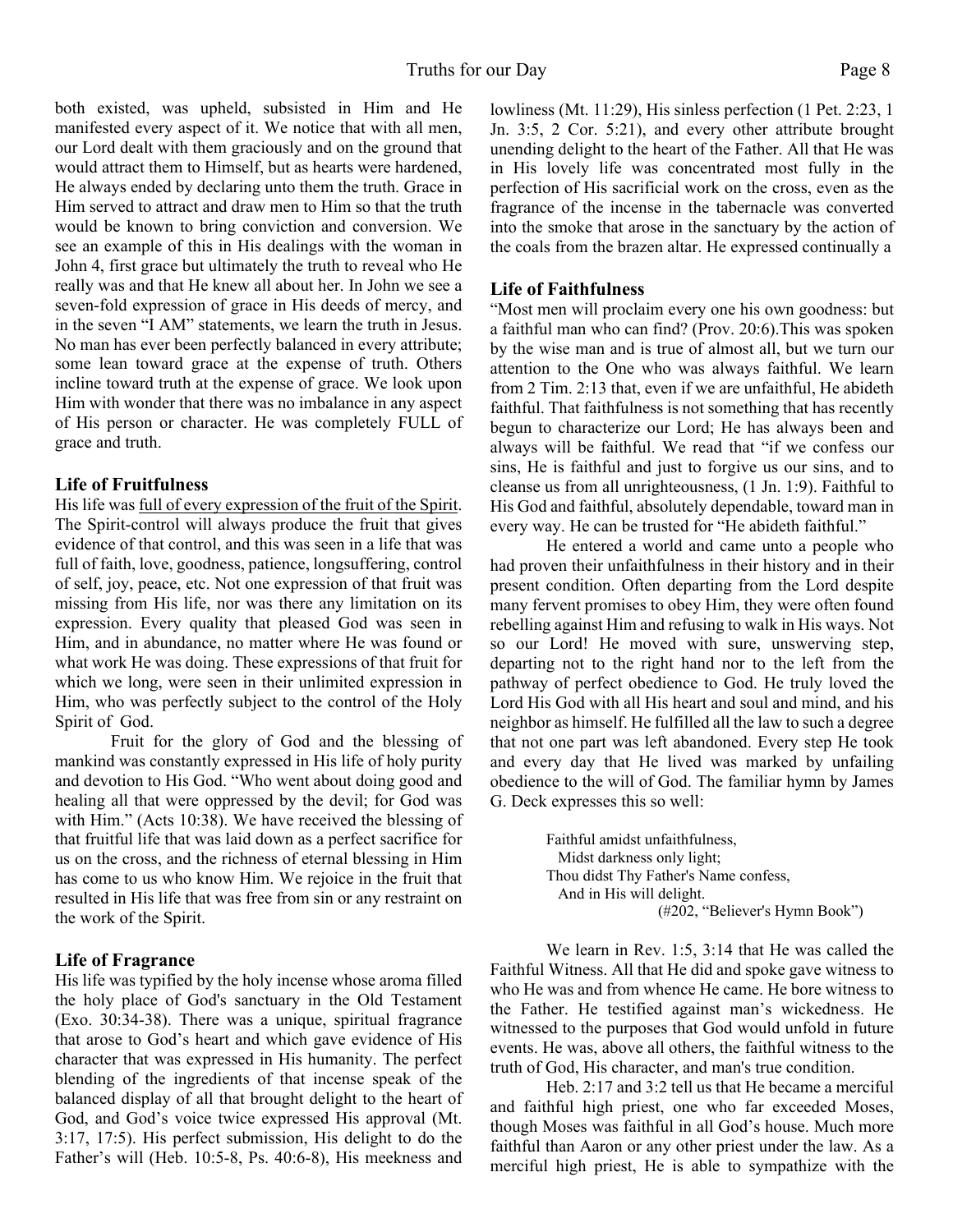needs and failures of His people (Heb. 4:15) and since He is faithful, He can be trusted in His entire sufficiency to meet the needs of His beloved people without fail (Heb. 2:18, 4:16). He is faithful to the One Who constituted Him high priest, fulfilling His every purpose; He is also faithful to those who trust Him and come to Him for refuge and help. Let us constantly depend on Him in every need, flee to Him in every trouble.

#### **Life of Freshness**

Every portion of His lovely life was marked by freshness. He was never "stale" in words, walk or attitude. His life exuded the vitality of Life, for "In Him was Life," (Jn. 1:4), and in all that He did, He displayed the reality of One who sprang up in living reality from the dry ground, a green shoot from the dry stem of Jesse (Isa. 53:2). There was no dull, incipient, repetitious round of activities, performed in a rote manner, without delight in what He was doing for God's glory and for man's blessing. Every day was entered with the consciousness of moving forward to accomplish the will of God, ultimately to arrive at dark Calvary. We find that even in the darkness of unbelief that surrounded Him, He could rejoice in spirit and give thanks to God ( Lk. 10:21). He was the Perfect Servant, who would not fail nor be discouraged until the will of God was fulfilled (Isa. 42:4), so that His meat and drink was to do the will of Him who sent Him (Jn. 4:34). What a Servant He was, always delighting in every commandment of His God and constantly serving with genuine love to all. No, He was like the green olive tree that flourished in the house of the Lord (Ps. 52:8), and as the man of Ps. 1, who was continually green and fresh, bringing forth fruit in His season and prospering.

Well might we say with deepest reverence and admiration, **" What manner of Man is this … ?"** (Mk. 4:41).

"Let this mind be in you, which was also in Christ Jesus" (Phil. 2:5). He could not sink lower than His Cross: we can no more fathom the depths of His humiliation than comprehend the glory of His Godhead. His exaltation answers to His Cross. He cannot rise higher than the right hand of God, nor find sweeter resting-place from His sufferings and His toil than the bosom of the Father. His rest and exaltation we must share, being joint-heirs with Christ; nor will He be satisfied until His members be seated with Him on His throne. Then let this mind rule and reign in us which reigned in Christ Jesus (see Phil. 2:5-15); and since the humble mind, so hard of attainment, must needs go before honour from God, let us be thankful for all God's discipline, however bitter, without which pride will not stoop, nor vain man come to knowledge of himself.

R. C. Chapman

# **Becoming Accustomed to Evil**

*W. J. Driller*, New Zealand

H ow careful we, the saints of God, should be lest we<br>become accustomed to evil. Evil, or unscriptural Tow careful we, the saints of God, should be lest we practices introduced into the Assembly will result in our own consciences becoming dull, defiled and seared, and eventually we are found guilty in contending for that, which we once rightly judged to be unscriptural.

 "Whatsoever is not of faith is sin" (Rom. 14:23). "Faith cometh by hearing and hearing by the Word of God" (Rom. 10:17). So whatever is done for which there is no scriptural warrant is therefore not of faith and so is sin. As the Lord's people we should have a purpose of heart by His grace to please the Lord throughout life by "Esteeming all God's precepts concerning all things to be right and to "hate every false way" (Psa. 119:128), and not to lose our hatred for false ways—ways that have not a "thus saith the Lord" for. What a blessed example we have in our Lord Jesus Christ who could say, "For I do always those things that please Him" (John 8:29). How many there are who start thus, how many go on thus for a time, perhaps for a few years, walking in obedience to God's Word, living in separation from all that is not of Himself (Neh. 10:28) and the Lord knows how many these are who, throughout life, amidst much failure, continue to hate every false way, tremble at the Word (Isa. 66:2), seek to be obedient to the Word in its every detail and decline not to the right hand or to the left (2 Chron. 34:3) but make straight paths for their feet (Heb. 12:13). May it be your portion and mine to continue this till traveling days on earth are done.

 Those who don't continue are often spoken of by men as being gracious or of becoming large-hearted and that according to the measure in which they leave God's pathway of separation, yes separation, from evil, from what is not of faith, from what is not found written in the Word, from all that is not right and cease to hate every false way. How different is God's judgment of all such. In His Word in 2 Cor. 6 He speaks of such as being straitened in their own bowels and exhorts them to be enlarged by not being unequally yoked together with unbelievers in any sphere in life, to come out and be separate from every amalgamation of saved and unsaved, and not to touch the unclean. Separation is from evil in its every form to a Person, our Lord Jesus Christ, and this is God's desire for His own.

 One of the greatest snares the saint desiring to continue in the "ways of the Lord" has to contend with is that of becoming accustomed to unscriptural and therefore sinful practices brought into the Assembly through continual association with such practices. At first the voice is raised against them but getting accustomed. to their presence and practice, the voice of condemnation is no longer heard, and so the evil, the sin, unchallenged, remains. Some, to make their pathway easy,